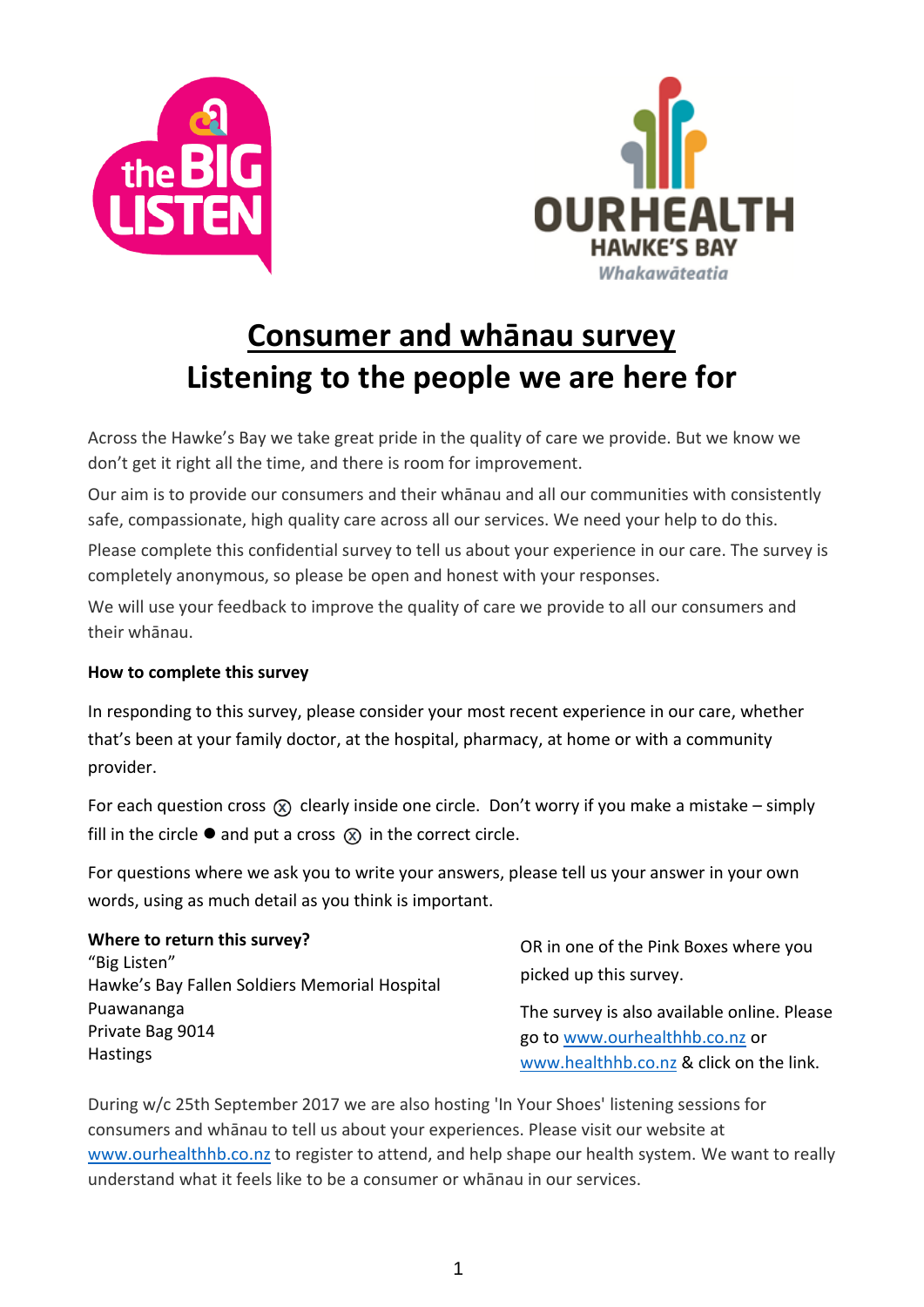# **About your experience**

### **Q1. Please tell us a little bit about yourself**

Are you a... I received my most recent treatment at...

| Consumer or patient                                                                                                      | Hawke's Bay Fallen Soldiers' Memorial<br>Hospital |
|--------------------------------------------------------------------------------------------------------------------------|---------------------------------------------------|
| Whānau or family member                                                                                                  | Central Hawke's Bay Health                        |
| Member of the public                                                                                                     | Napier Health                                     |
| Other, please specify                                                                                                    | Wairoa Health                                     |
|                                                                                                                          | Family Doctor/ GP Practice                        |
|                                                                                                                          | <b>Dental Practice</b>                            |
|                                                                                                                          | Pharmacy                                          |
|                                                                                                                          | <b>Aged Residential Care</b>                      |
| If you are a whānau, family member or<br>member of the public, as you answer the                                         | Community Provider                                |
| questions please think about your own<br>experience of our service, as well as the<br>treatment your loved one received. | Home (Home Based support services)                |
|                                                                                                                          | Other                                             |
|                                                                                                                          |                                                   |

### **Q2. By answering the following questions you will help us make sure our survey is**

#### **representative of the diverse communities of Hawke's Bay.**

| How would you describe your<br>ethnicity? |  | How old are you? |
|-------------------------------------------|--|------------------|
| Māori                                     |  | $15 - 24$        |
| Pacific                                   |  | $25 - 44$        |
| Asian                                     |  | $45 - 64$        |
| NZ European                               |  | $65 - 74$        |
| Other, please specify                     |  | $75 - 84$        |
|                                           |  | $85+$            |
|                                           |  | Other            |
|                                           |  |                  |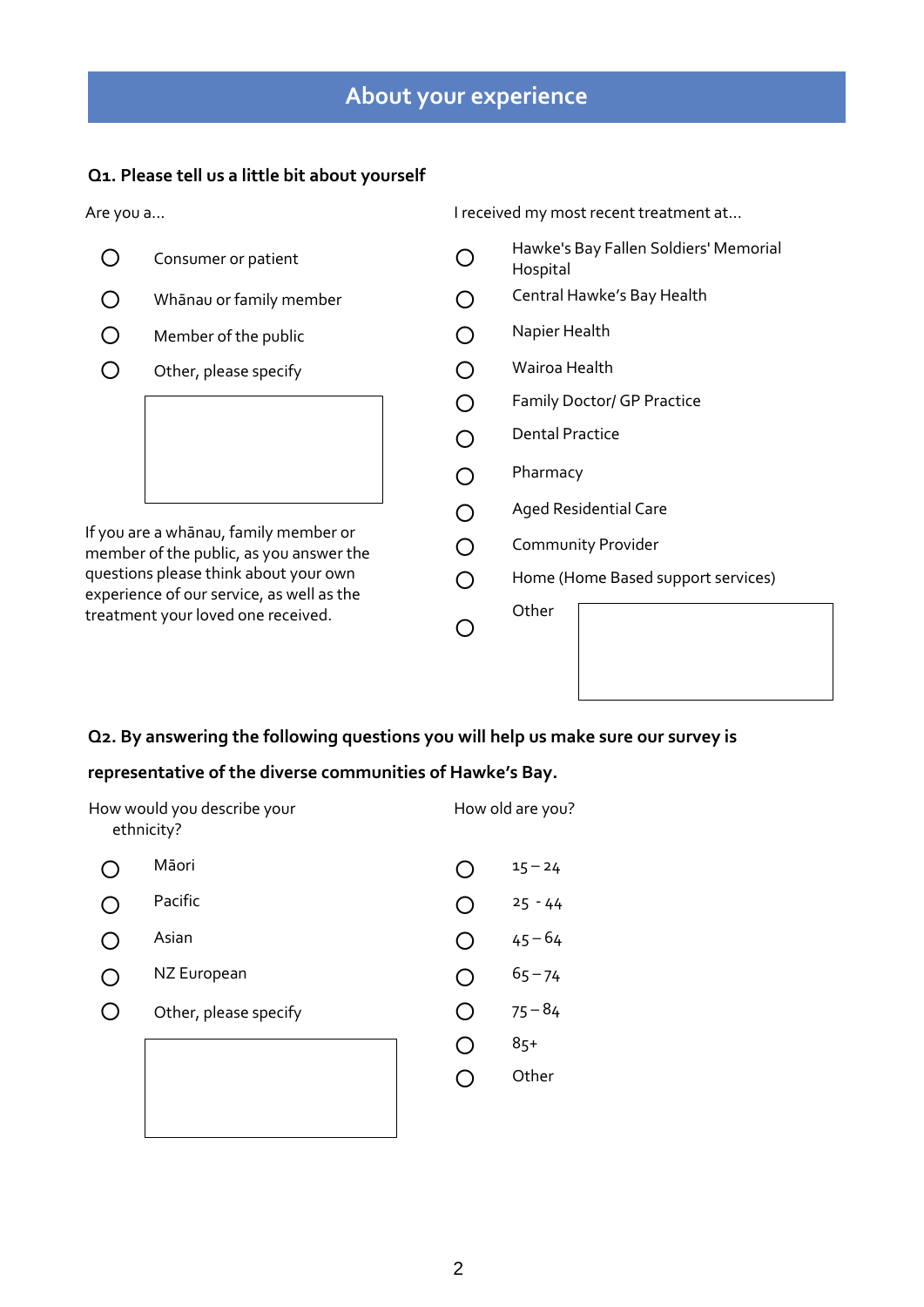#### **Thinking about your recent experience in our care…**

Q3 Please tell us the most important thing we could do to improve your experience in our care.

Q4 In our hospital, family doctors and other health services - when our staff act in a way that you like, what do you see and hear them doing, that they **should keep doing, or do more of**?

Q5 Sometimes you may have experienced staff at our hospital, family doctors and other health services doing things that you don't like. If this is the case, what did you see or hear them doing, that you would like people **do less of, or not at all**?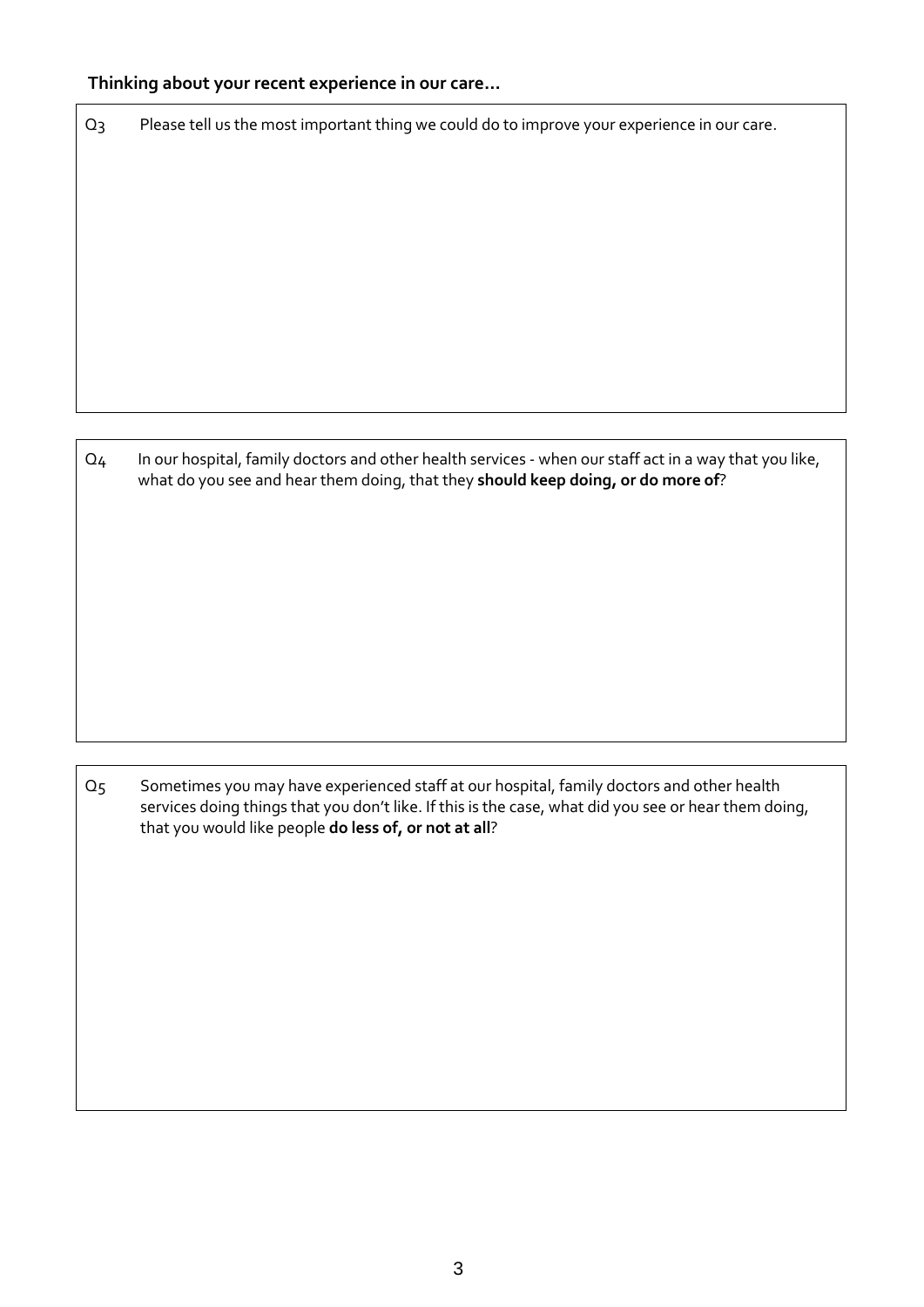# **Your experience in our care**

# **Thinking about your recent experience in our care, to what extent do you agree**

### **with the following statements?**

|                 | 1 is 'strongly disagree' and 5 is<br>'strongly agree'.                                  | 1.<br>Strongly<br>disagree | 2.<br>Disagree | 3.<br>Neither<br>agree nor<br>disagree | 4.<br>Agree | 5.<br>Strongly<br>agree | Not<br>applicable to<br>me |
|-----------------|-----------------------------------------------------------------------------------------|----------------------------|----------------|----------------------------------------|-------------|-------------------------|----------------------------|
| Q <sub>6</sub>  | Staff behaved in ways that<br>matched my values                                         | ◯                          |                |                                        |             | $\bigcirc$              |                            |
| Q <sub>7</sub>  | I am satisfied with the<br>outcome of my care                                           | ∩                          |                |                                        |             |                         |                            |
| Q8              | I am clear about my<br>treatment options and<br>plans                                   | O                          |                | $\bigcap$                              | ∩           | ∩                       |                            |
| Q9              | Staff were generally<br>positive and encouraging                                        | $\bigcirc$                 | Ω              | $\bigcap$                              | ∩           | O                       | ( )                        |
|                 |                                                                                         |                            |                |                                        |             |                         |                            |
| Q <sub>10</sub> | I could put my own<br>experience and expertise<br>to good use in my care or<br>recovery | ∩                          |                |                                        |             |                         |                            |
| $Q_{11}$        | I was supported to learn<br>about my condition                                          |                            |                | ( )                                    |             |                         |                            |
| Q12             | Staff listened to me and<br>were interested in my<br>views                              |                            |                |                                        |             |                         |                            |
| Q13             | I was enabled to be an<br>equal partner in my care or<br>recovery                       | $\bigcirc$                 | $\bigcirc$     | $\bigcirc$                             | O           | O                       |                            |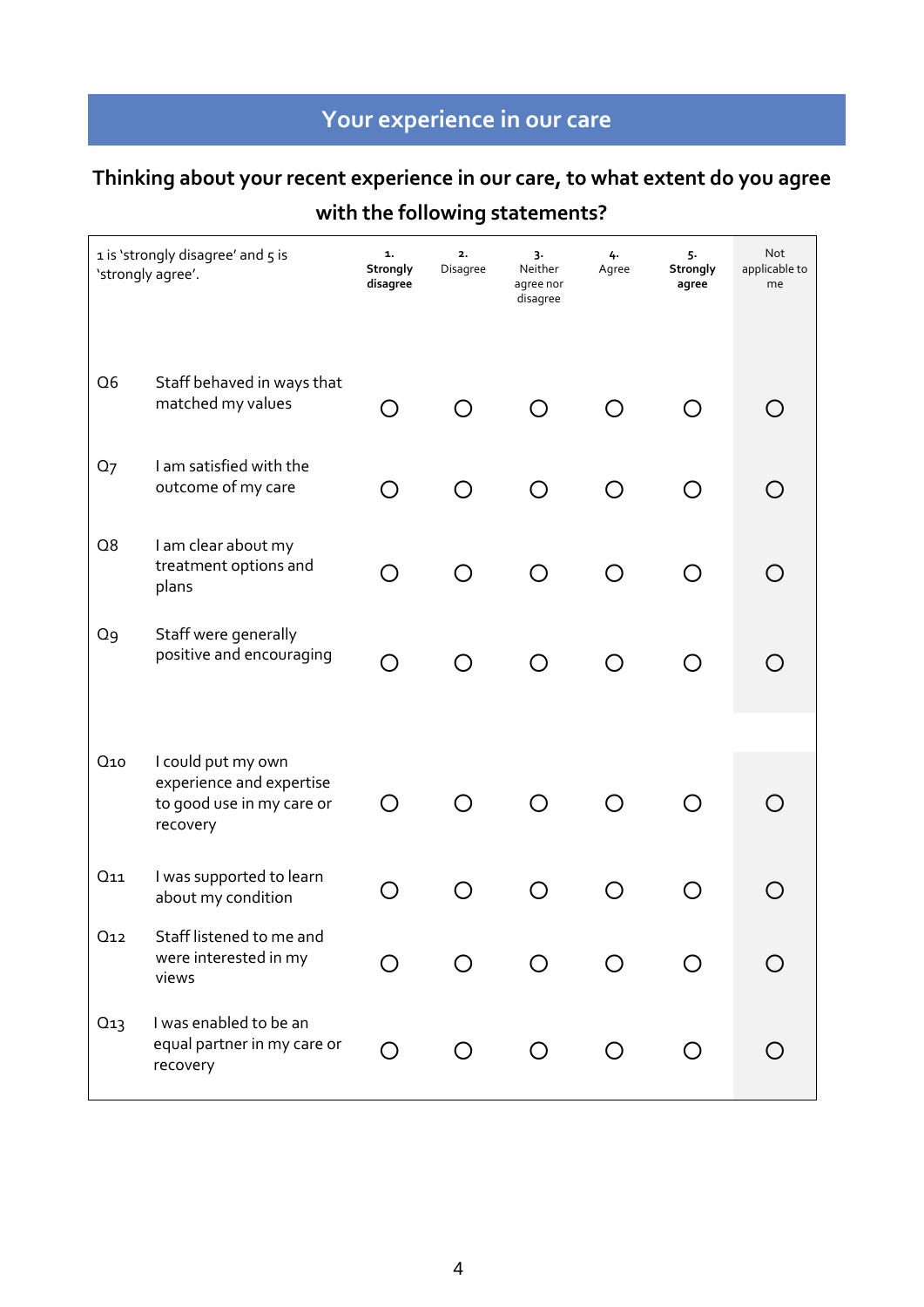# **Thinking about your recent experience in our care, to what extent do you agree with the following statements?**

|                 | 1 is 'strongly disagree' and 5 is<br>'strongly agree'.                     | 1.<br>Strongly<br>disagree | 2.<br>Disagree | 3.<br>Neither<br>agree nor<br>disagree | 4.<br>Agree | 5.<br>Strongly<br>agree | <b>Not</b><br>applicable to<br>me |
|-----------------|----------------------------------------------------------------------------|----------------------------|----------------|----------------------------------------|-------------|-------------------------|-----------------------------------|
| $Q_{14}$        | Staff were generally<br>friendly and welcoming                             | ∩                          |                |                                        |             | ◯                       |                                   |
| Q <sub>15</sub> | Staff were respectful of<br>my individual, cultural and<br>spiritual needs | O                          | $\bigcap$      | ◯                                      | ∩           | ( )                     |                                   |
| Q <sub>16</sub> | Staff praised my efforts to<br>help myself get better                      | ∩                          |                | ∩                                      | ∩           | $\mathcal{L}$           |                                   |
| Q <sub>17</sub> | Staff were seldom rude,<br>unkind or thoughtless                           | ∩                          | $\bigcap$      | ◯                                      | ◯           | ◯                       |                                   |
|                 |                                                                            |                            |                |                                        |             |                         |                                   |
| Q <sub>18</sub> | The people caring for me<br>explained things clearly                       | ∩                          |                |                                        |             |                         | $\bigcap$                         |
| Q <sub>19</sub> | I was always involved in<br>my care in ways that work<br>for me            | $\bigcirc$                 | ∩              | ◯                                      | ∩           | ⌒                       | ∩                                 |
| Q <sub>20</sub> | The different people<br>caring for me worked well<br>as a team             | ∩                          | Ω              | $\bigcap$                              | Ω           | ີ                       |                                   |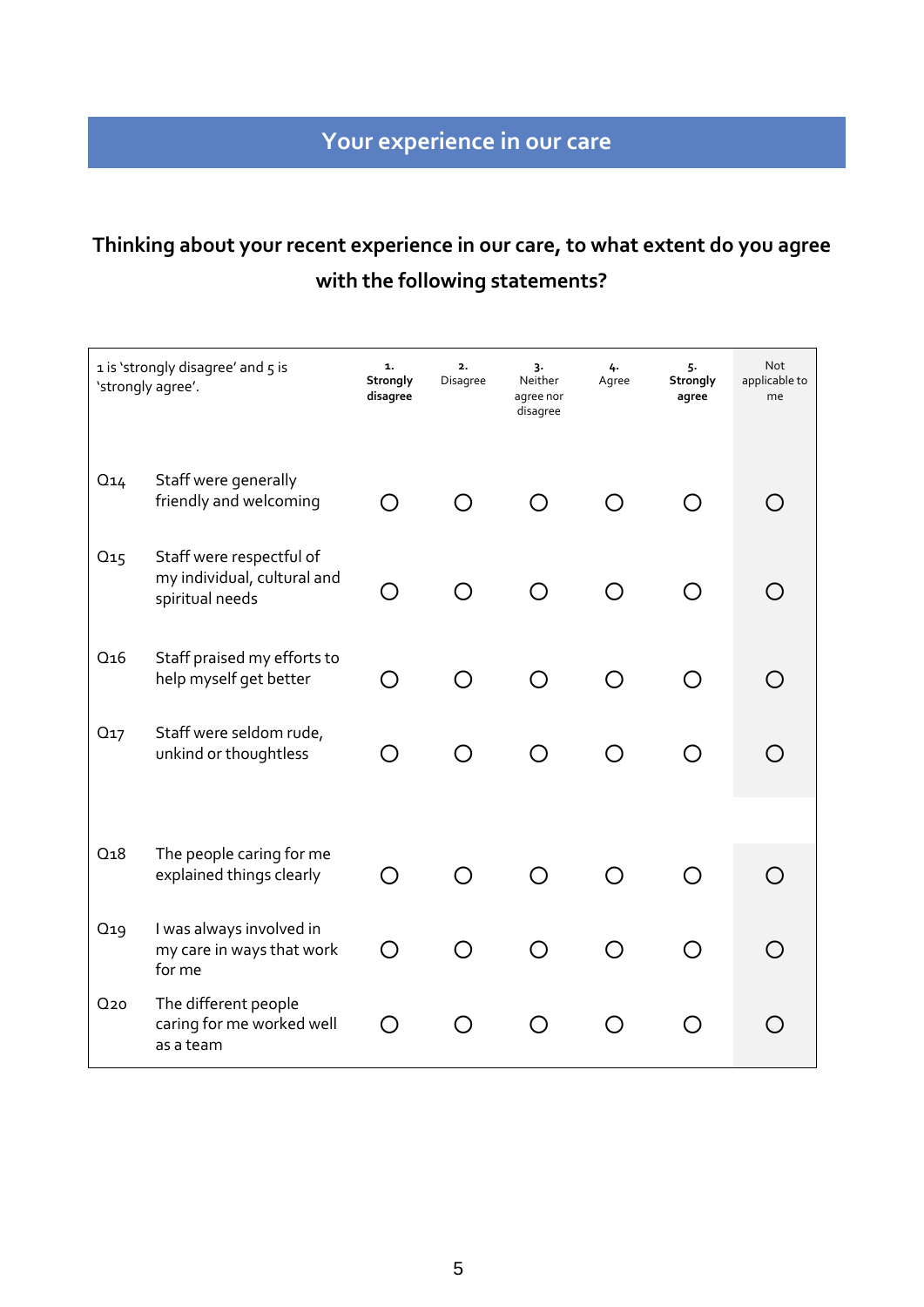# **Your experience in our care**

### **Thinking about your recent experience in our care, to what extent do you agree**

### **with the following statements?**

|          | 1 is 'strongly disagree' and 5 is<br>'strongly agree'.            | 1.<br>Strongly<br>disagree | 2.<br>Disagree | 3.<br>Neither<br>agree nor<br>disagree | 4.<br>Agree | 5.<br><b>Strongly</b><br>agree | <b>Not</b><br>applicable to<br>me |
|----------|-------------------------------------------------------------------|----------------------------|----------------|----------------------------------------|-------------|--------------------------------|-----------------------------------|
| $Q_{21}$ | Staff didn't seem unduly<br>rushed or busy                        |                            |                |                                        |             |                                |                                   |
| $Q_{22}$ | Staff did all they could to<br>help reduce my pain or<br>distress |                            |                |                                        |             |                                |                                   |
| $Q_{23}$ | It was easy to talk to staff if<br>I had worries or concerns      |                            |                |                                        |             |                                |                                   |

| Overall experience |
|--------------------|
|                    |
|                    |

| satisfied'. | 1 is 'extremely unsatisfied' and 5 is 'extremely                                             | 1.<br>Extremely<br>unsatisfied | 2.<br>Unsatisfied | 3.<br>Neither<br>satisfied nor<br>unsatisfied | 4.<br>Satisfied | 5.<br>Extremely<br>satisfied |
|-------------|----------------------------------------------------------------------------------------------|--------------------------------|-------------------|-----------------------------------------------|-----------------|------------------------------|
| $Q_{24}$    | <b>Overall</b> , how satisfied would<br>you say you are with your<br>experience in our care? |                                |                   |                                               |                 |                              |
| $Q_{25}$    | Please tell us the main reason<br>for the score you have given<br>(above)                    |                                |                   |                                               |                 |                              |

# **How you felt during your experience**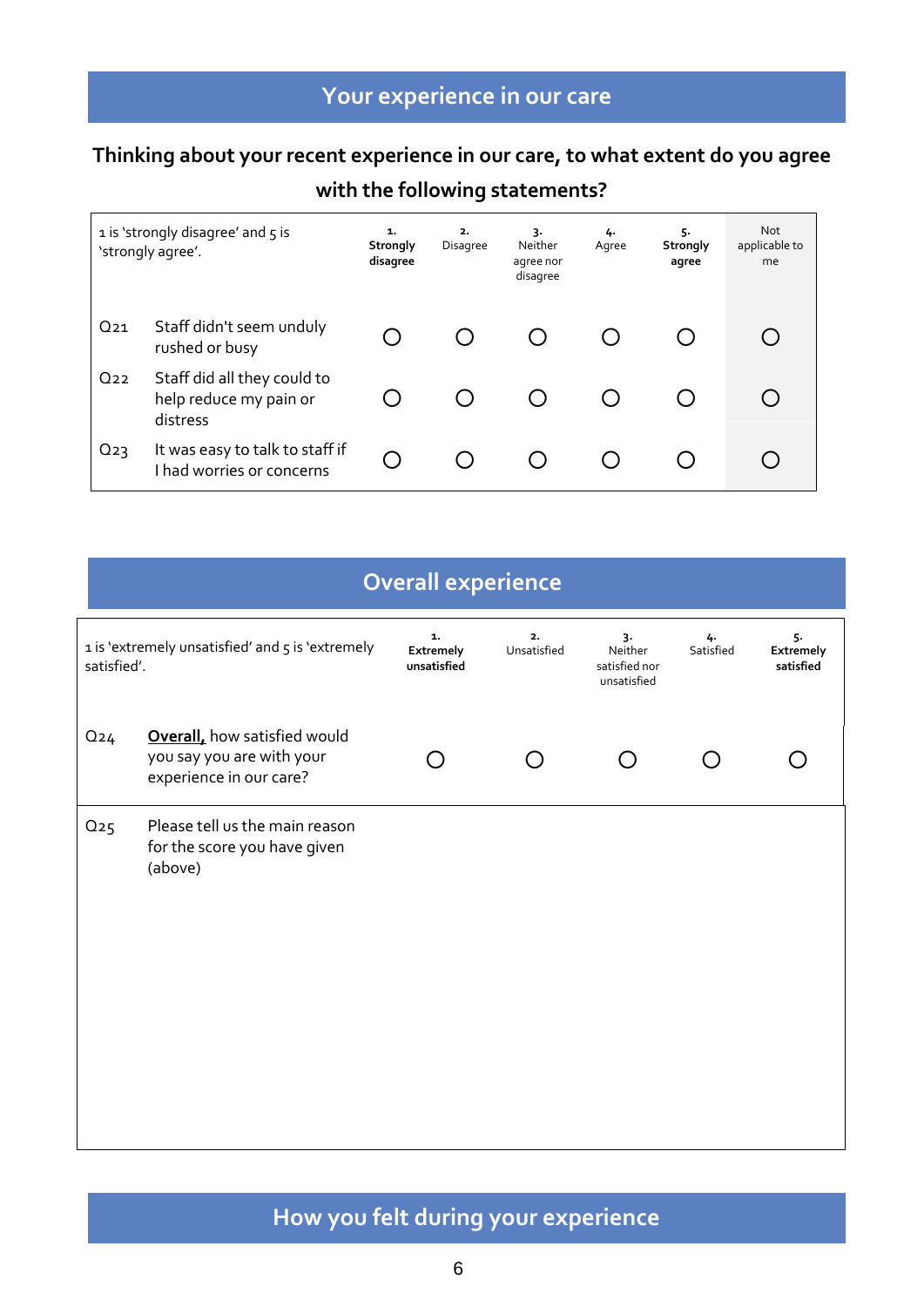# **Thinking of your recent experience in our care, how often did you feel the following emotions**

| Q26 |                      | 1.<br>None<br>of the time | 2.<br>Hardly any of<br>the time | 3.<br>Some of the time | 4.<br>Most of the<br>time | 5.<br>All of<br>the time |
|-----|----------------------|---------------------------|---------------------------------|------------------------|---------------------------|--------------------------|
|     | A sense of belonging | O                         | O                               | ( )                    | O                         | O                        |
|     | Appreciated          | O                         | O                               | O                      | $\bigcirc$                | $\bigcirc$               |
|     | Calm                 | O                         | O                               | O                      | $\bigcirc$                |                          |
|     | Confident            | $\overline{O}$            |                                 | O                      | $\overline{O}$            |                          |
|     | Enthusiastic         | $\bigcirc$                | $\overline{O}$                  | $\bigcirc$             | $\overline{O}$            |                          |
|     | Happy                | $\bigcirc$                | $\bigcirc$                      | $\bigcirc$             | $\bigcirc$                |                          |
|     | Involved             | $\overline{O}$            | $\bigcirc$                      | O                      | $\overline{O}$            |                          |
|     | Listened to          | $\bigcirc$                | O                               | $\bigcirc$             | $\bigcirc$                |                          |
|     | Motivated            | $\bigcirc$                |                                 | O                      | $\bigcirc$                |                          |
|     | Optimistic           | $\bigcirc$                | $\overline{O}$                  | O                      | $\bigcirc$                |                          |
|     | Proud                | $\bigcirc$                | $\overline{O}$                  | O                      | $\bigcirc$                |                          |
|     | Respected            | $\bigcirc$                | $\bigcirc$                      | $\bigcirc$             | $\bigcirc$                |                          |
|     | Valued               | $\bigcirc$                | O                               | $\bigcirc$             | $\bigcirc$                |                          |
|     | Anxious              | $\bigcirc$                | $\bigcirc$                      | O                      | $\bigcirc$                |                          |
|     | <b>Bored</b>         | $\bigcirc$                | O                               | O                      | $\bigcirc$                |                          |
|     | Cynical              | $\overline{O}$            |                                 | O                      | $\bigcirc$                |                          |
|     | Drained              | $\bigcirc$                | $\overline{O}$                  | O                      | $\bigcirc$                |                          |
|     | Frustrated           | $\bigcirc$                | $\bigcirc$                      | $\bigcirc$             | $\bigcirc$                |                          |
|     | Ignored              | $\bigcirc$                | $\bigcirc$                      | $\bigcirc$             | $\bigcirc$                |                          |
|     | Isolated             | $\bigcirc$                | O                               | O                      | $\bigcirc$                |                          |
|     | Lonely               | $\overline{O}$            | O                               | O                      | $\bigcirc$                |                          |
|     | Low                  | $\bigcirc$                |                                 | O                      | $\bigcirc$                |                          |
|     | Not respected        | $\overline{O}$            |                                 |                        | $\overline{O}$            |                          |
|     | Scared               | O                         | O                               | O                      | $\bigcirc$                | $\overline{O}$           |

**Finally**